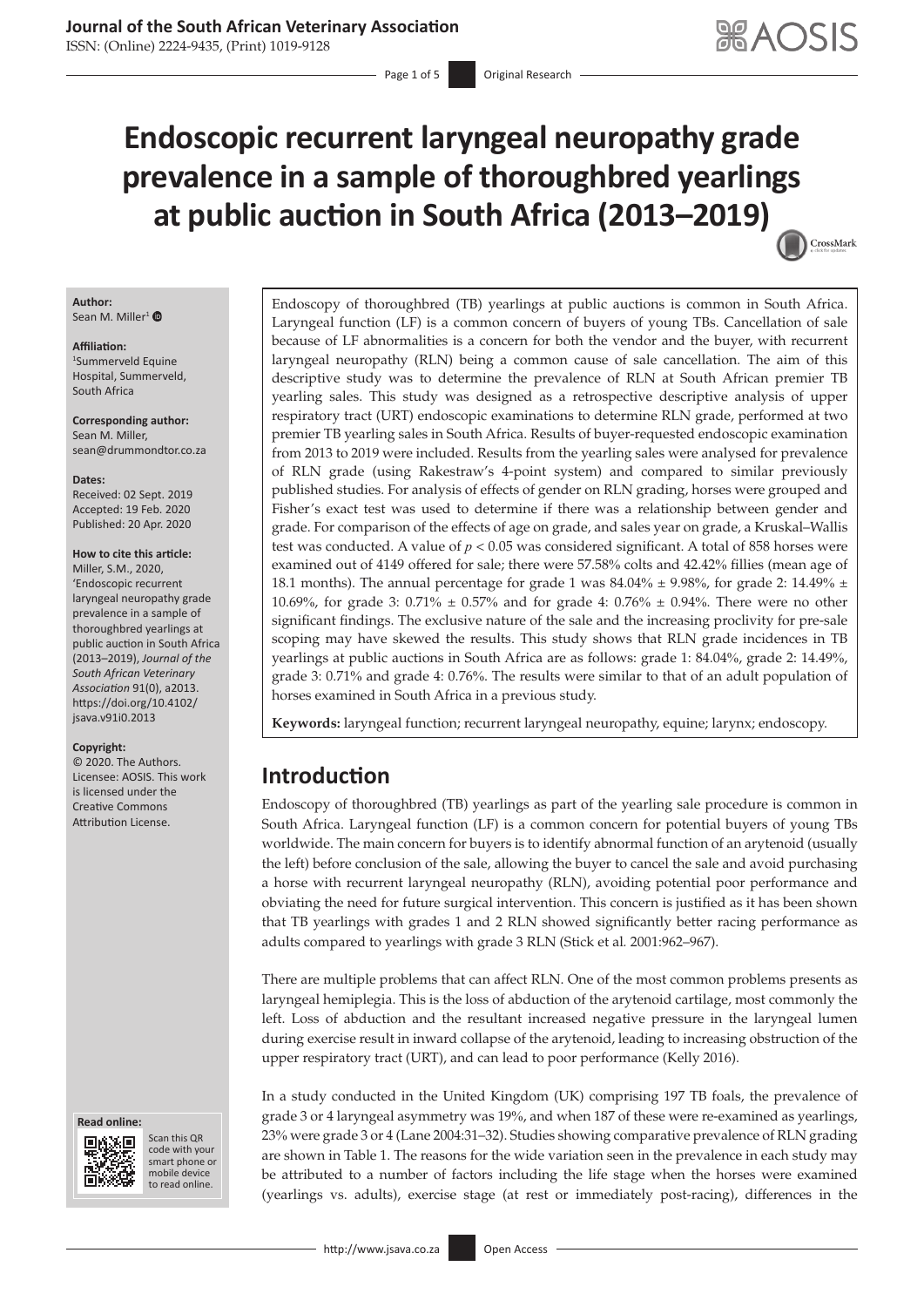**TABLE 1:** Comparison of previous similar studies performed.

| Author                                                           | Location         | <b>Horses</b>           | Grade $(\%)$      |                |      |             |  |  |
|------------------------------------------------------------------|------------------|-------------------------|-------------------|----------------|------|-------------|--|--|
|                                                                  |                  |                         | 1                 | $\overline{2}$ | 3    | 4           |  |  |
| Stick et al. 2001                                                | <b>US</b>        | TB yearlings            | 35.0              | 40.0           | 22.0 | 3.0         |  |  |
| Garrett et al. 2010                                              | US               | Yearlings<br>at auction | 19.0              | 79.0           | 2.0  | 0.0         |  |  |
| Brown et al. 2005                                                | Australia        | Competing<br>racehorses | $\qquad \qquad -$ | 1.3            | 1.3  | 0.0         |  |  |
| Anderson, Kannegieter<br>& Goulden 1997                          | <b>NZ</b>        | Young<br>racehorses     | 52.0              | 33.0           | 14.0 | 1.0         |  |  |
| Pascoe et al. 1981; Raphel<br>1982; Sweeny, Mason &<br>Soma 1991 | North<br>America | Race horses             |                   | 3.8            | 3.8  | $1.3 - 3.3$ |  |  |

US, United States of America, NZ, New Zealand; TB, thoroughbred.

**TABLE 2:** Grading of recurrent laryngeal neuropathy.

| Grade    | Description                                                                                                                                                                                                                                     |
|----------|-------------------------------------------------------------------------------------------------------------------------------------------------------------------------------------------------------------------------------------------------|
|          | Synchronous full abduction of both arytenoid cartilages during<br>inspiration or breath holding, or after swallowing                                                                                                                            |
|          | Asynchronous full abduction of the left arytenoid cartilage<br>(hesitation, flutter or delay) can be achieved and maintained<br>during inspiration or breath holding, or after swallowing                                                       |
|          | Asynchronous abduction of the left arytenoid cartilage<br>(hesitation, flutter or delay). Substantial movement is present,<br>but full abduction cannot be achieved and maintained during<br>inspiration or breath holding, or after swallowing |
| $\Delta$ | No appreciable abduction of the left arytenoid cartilage during<br>any phase of respiration                                                                                                                                                     |

Source: Rakestraw, P.C., Hackett, R.P., Ducharme, N.G., Nielan, G.J. & Erb, H.N., 1991,<br>'Arytenoid cartilage movement in resting and exercising horses', Veterinary Surgery 20(2),<br>122–127. https://doi.org/10.1111/j.1532-950 2009, 'Prevalence of pharyngeal, laryngeal and tracheal disorders in thoroughbred racehorses, and effect on performance', *Veterinary Record* 165(15), 431–435. [https://doi.](https://doi.org/10.1136/vr.165.15.431) [org/10.1136/vr.165.15.431](https://doi.org/10.1136/vr.165.15.431)

observers' definition of arytenoid asymmetry, experience of the observer, selection criteria for endoscopic examination and the grading scale used.

In a retrospective dynamic over-ground endoscopy study in South Africa, abnormal arytenoid function during exercise, consistent with laryngeal hemiplegia, was detected in 33% of the TB race horses (Mirazo et al*.* 2014). However, this study included only those horses specifically referred for further diagnosis of poor performance or respiratory noise and, as such, the prevalence of detectable problems may be higher than in the general population. The study compares well with other studies involving TB racehorses which mainly included those referred for investigation of respiratory noise and/or poor performance of approximately  $8\%$  –  $40\%$  of horses (Allen & Franklin 2010:186–191; Barakzai & Dixon 2011:18–23; Dart et al. 2001:109–112; Desmaizieres et al. 2009:347–352; Tan, Dowling & Dart 2005:243–248).

In another South African cross-sectional study looking at post-racing prevalence of URT disorders in horses 2 to 9 years old (mean: 4 years), RLN was found at a prevalence of grade 1 in 96%, grade 2 in 1.8%, grade 3 in 0.4% and grade 4 in 0.6% of TB race horses (Saulez & Gummow 2009:431–435). This study compares favourably with the Australian report that used similar cross-sectional inclusion criteria and grading scale for RLN and also evaluated racehorses soon after racing (Brown et al*.* 2005:397–401).

During South African yearling sales, the horses are endoscopically examined post-sale before release from the

sales grounds by a veterinarian appointed by the buyer. Any horse having been found to have a number of URT abnormalities is liable to 'fail' the URT endoscopic examination and thus the sale is cancelled. This differs from a number of international sales where endoscopic examination is requested by the sales company, such as New Zealand Bloodstock (Kelly 2016). A decision regarding the grading is made by an expert panel where video endoscopic examination is performed and independent assessments are made, followed by a consensus decision. In other countries, such as the UK and Ireland, horses are lunged by the sales company and only horses making an abnormal respiratory noise are endoscopically examined (Kelly 2016).

The aim of this descriptive study was to determine the prevalence of RLN grades at South African premier TB yearling sales. To the author's knowledge, RLN in South African TB premier yearling sales has not been investigated or previously reported.

# **Study design and case selection**

This study was designed as a retrospective analysis of URT endoscopic examinations to determine RLN grade, performed at two premier TB yearling sales (2013–2019) held in South Africa annually. Results of endoscopic examinations performed on behalf of buyers for one particular equine veterinary practice for sales from 2013 to 2019 for the first premier sale and from 2016 to 2019 for the second premier sale were included in the study. A total of 858 horses out of 4149 (20.68%) offered for sale were examined.

Cases included were all TB yearlings offered at public auctions that were requested to be examined by the purchaser. Records of the results of these examinations were used to obtain the data. Cases were excluded if only a repository examination was available. Cases with right-sided RLN abnormalities were excluded. Horses with abnormalities other than left RLN abnormalities were also excluded.

# **Materials and methods**

All of the examinations in the present study were conducted by the researcher who is an experienced race horse veterinarian (S.M.M.). The URT was examined as follows: the horses were restrained with a head collar with the handler and the veterinarian standing on the horse's left, a twitch was applied to the upper lip and the endoscope was passed up the right ventral meatus. Sedation was not used because of its effect on RLN grading (Ducharme et al*.* 1991:180–184). For all horses, either both nostrils were occluded and released, or swallowing was stimulated by touching the endoscope to the arytenoid cartilage and was continued until sufficient swallowing cycles were observed for a grade to be determined. For horses graded 3 or 4, an additional independent experienced veterinarian or South African qualified specialist equine surgeon appointed by the auctioneers examined the horse to confirm the grading. This second examination was conducted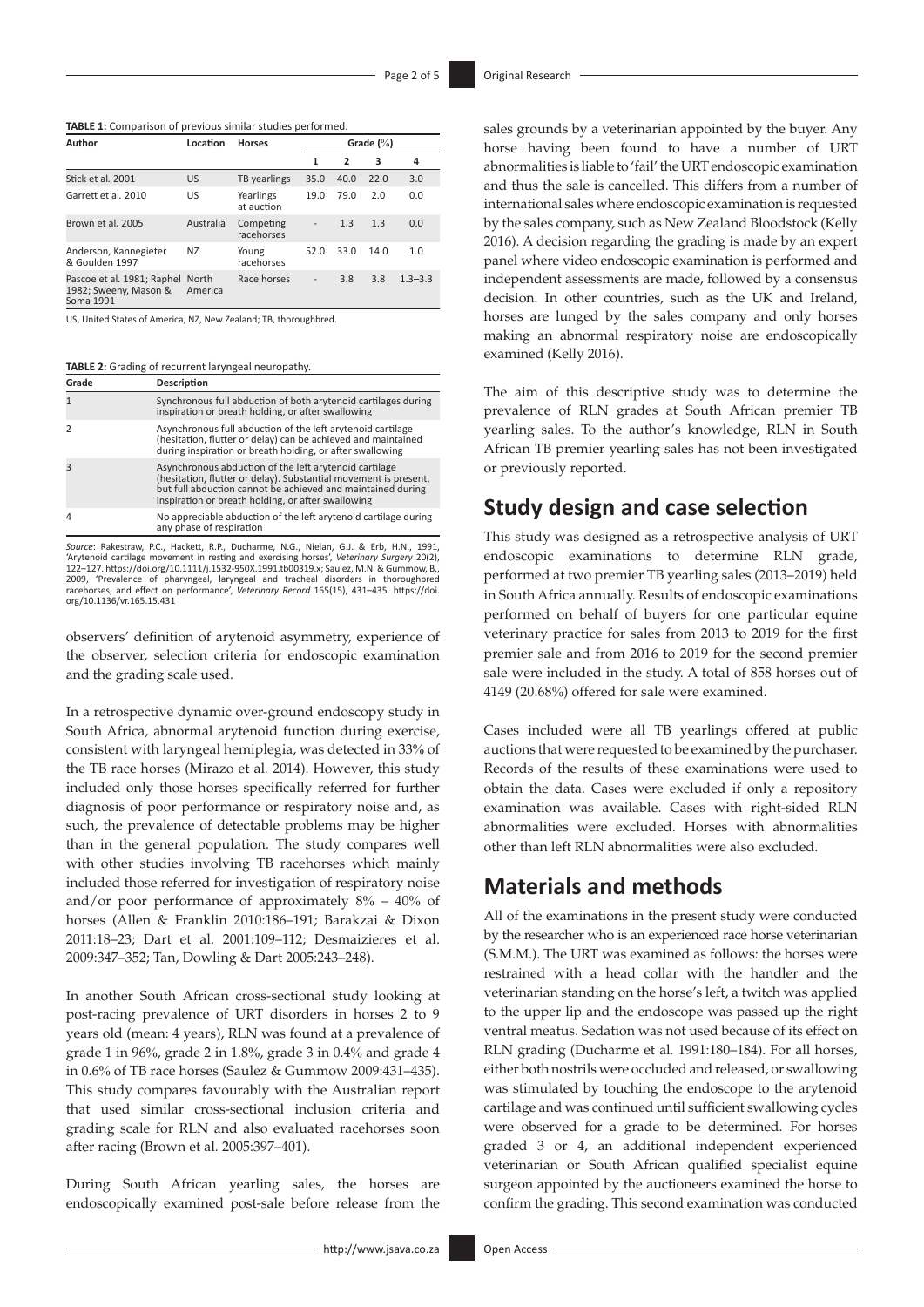as soon as possible after the first examination, under the same conditions and in the same manner. The second examining veterinarians grading was used to confirm grades 3 and 4 RLN as per the sales requirements and this confirmatory grade was the final grade used for these horses in this study. Grades 1 and 2 horses were not subjected to a second examination.

Grading of RLN used a 4-point grading system (Table 2) (Rakestraw et al*.* 1991:122–127; Saulez & Gummow 2009:431–435). The grading system was used at sales as established by the auctioneers in South Africa, who consider grades 1 and 2 as 'pass' and grade 3 or 4 as 'fail', irrespective of subgrades, as outlined in the sales agreement.

The results were tabulated using an Excel spreadsheet (Microsoft Excel 2007, Microsoft Corp, Redmond, WA, United States). The results were expressed as a prevalence for each grade. For analysis of the effects of gender on RLN grading, horses with grades 1 and 2 were considered 'normal' and those with grades 3 and 4 were considered 'abnormal'. Fisher's exact test (Fisher 1922:87–94) was used to determine if there was a relationship between gender and grade, because of one or more instances of the expected value being less than 5. For comparison of the effects of age on grade, and sales year on grade, a Kruskal–Wallis test was conducted (Gibbons 1976). For all comparisons, a value of  $p < 0.05$  was considered significant. Statistical analysis was performed by the researcher using IBM SPSS Statistics for Windows, Version 25.0 (IBM Corp., Armonk, NY, United States).

### **Ethical considerations**

The data was collected using standard or accepted veterinary procedures during routine examinations.

### **Results**

A total of 858 horses out of the 4149 offered for sale over the 7-year period (20.68%) were examined. The horses endoscopically examined per sale ranged between 13.71% and 26.85%. There were 494 colts (57.58%) and 364 fillies (42.42%) examined, with a mean age of 18.1 months (range 13–26 months) at the time of examination from 2013 to 2019. The mean percentage  $\pm$  standard deviation for grade 1 was 84.04% ± 9.98%, for grade 2: 14.49% ± 10.69%, for grade 3:  $0.71\% \pm 0.57\%$  and for grade 4:  $0.76\% \pm 0.94\%$ (Table 3).

Analysis of the effects for gender on RLN grading showed no significant difference between colts and fillies with grades 1 and 2 or with grades 3 and 4 RLN (Table 4). There was also no significant effect of age on grade. There was no significant difference between grades when compared by sales year.

# **Discussion**

The results of this study are, surprisingly, highly comparable to that of previous studies on older racehorses within South Africa (Saulez & Gummow 2009:431–435), with the only major difference being the percentage of grade 2 horses (14.49% compared to 1.8%). The reason for this may be that as horses age, the wastage rate for horses graded 2–4 would be high, with horses being retired or sent to stud. This leads to the assumption that horses with higher grades, still racing, are able to perform better irrespective of their RLN grade. The findings of the current study are mostly similar to that of an Australian study conducted on competing races horses, with the grade 2 RLN being the most dissimilar category (14.49% grade 2 to 1.3% for combined grades 2 and 3 [Brown et al. 2005:397–401]). The values for grade 4 for the New Zealand and North American studies of yearlings and young horses are fairly comparable to each other (0.71% vs. 1%, 0% and 3% [Anderson et al. 1997:188–192; Garrett et al*.* 2010:669–673; Stick et al. 2001:962–967]); however, the other grades vary greatly.

The reasons for these discrepancies may be multifactorial. Although the studies most similar to the current yearling study involved adult horses, this may be because of a similar definition of RLN used by the studies. Examination at a different life stage may play a part because laryngeal hemiplegia is progressive (Embertson 2004:42–44). This may account for the larger grade 2 groups in other older populations studied. There is also debate over the repeatability of resting endoscopy, suggesting that there is moderate variation in repetitive grading, which may also influence the results of different groups and that single day grading should be cautiously interpreted (Perkins et al*.* 2009:342–346; Pollock et al*.* 2009:354–360).

| Gender       | Grade 1 | Grade 2 | Grade 3 | Grade 4 |
|--------------|---------|---------|---------|---------|
| Colts        | 407     | 80      |         |         |
| Fillies      | 305     | 56      |         |         |
| <b>Total</b> | 712     | 136     |         |         |

| TABLE 3: Endoscopic examination grading of recurrent laryngeal neuropathy of yearlings at South African sales from 2013 to 2019. |  |  |  |  |  |  |
|----------------------------------------------------------------------------------------------------------------------------------|--|--|--|--|--|--|
|                                                                                                                                  |  |  |  |  |  |  |
|                                                                                                                                  |  |  |  |  |  |  |

| Grade<br>2013       |                  | 2014                     |                  | 2015                     |                  |                          | 2016             |                          | 2017             |                          | 2018             |                          | 2019         | $%$ Mean $±$ SD          |                          |
|---------------------|------------------|--------------------------|------------------|--------------------------|------------------|--------------------------|------------------|--------------------------|------------------|--------------------------|------------------|--------------------------|--------------|--------------------------|--------------------------|
|                     | $\boldsymbol{n}$ | $\frac{0}{0}$            | $\boldsymbol{n}$ | $\frac{0}{0}$            | $\boldsymbol{n}$ | $\frac{0}{0}$            | $\boldsymbol{n}$ | $\frac{0}{0}$            | $\boldsymbol{n}$ | $\frac{0}{0}$            | $\boldsymbol{n}$ | $\frac{0}{0}$            | n            | $\frac{0}{0}$            |                          |
| Grade 1             | 65               | 95.96                    | 81               | 78.64                    | 67               | 83.75                    | 119              | 85.61                    | 133              | 92.36                    | 142              | 87.12                    | 105          | 65.22                    | $84.04 \pm 9.98$         |
| Grade 2             |                  | 1.47                     | 21               | 20.39                    | 10               | 12.5                     | 19               | 13.67                    | 10               | 6.94                     | 19               | 11.66                    | 56           | 34.78                    | $14.49 \pm 10.69$        |
| Grade 3             |                  | 1.47                     |                  | 0.9                      | ᅩ                | 1.25                     | $\mathbf{0}$     | $\mathbf 0$              |                  | 0.69                     | ı.               | 0.61                     | $\mathbf{0}$ | $\mathbf{0}$             | $0.71 \pm 0.57$          |
| Grade 4             |                  | 1.47                     | 0                |                          |                  | 2.5                      |                  | 0.72                     | $\Omega$         | 0                        |                  | 0.61                     |              | 0                        | $0.76 \pm 0.94$          |
| <b>Total horses</b> | 68               | $\overline{\phantom{a}}$ | 103              | $\overline{\phantom{a}}$ | 80               | $\overline{\phantom{a}}$ | 139              | $\overline{\phantom{a}}$ | 144              | $\overline{\phantom{a}}$ | 163              | $\overline{\phantom{a}}$ | 161          | $\overline{\phantom{a}}$ | $\overline{\phantom{a}}$ |

*n*, Number of individuals; %, percentage; SD, standard deviation.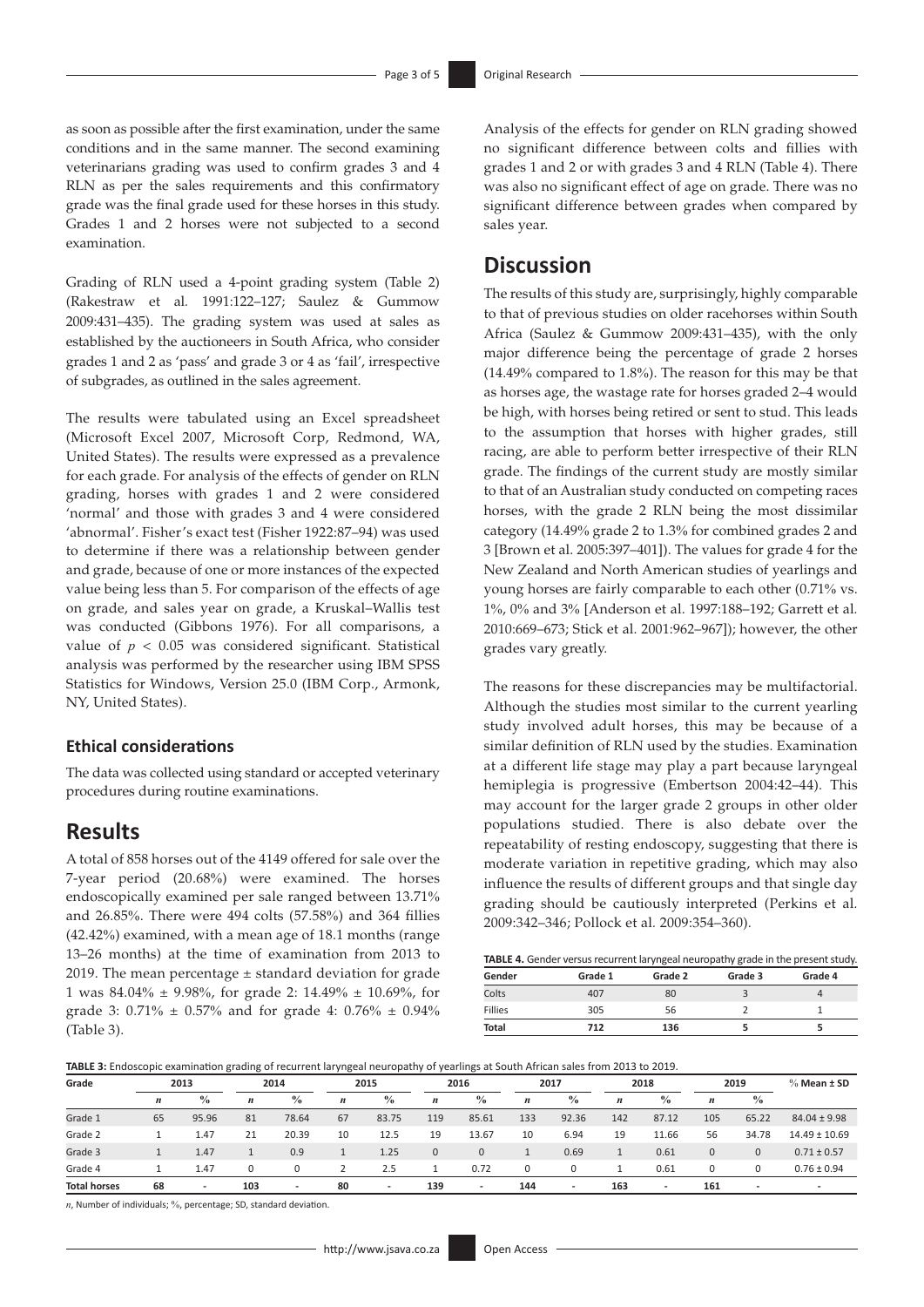In the South African context, there has been a large push from both race horse veterinarians and stud farms to perform endoscopic examinations (often more than one per horse) before a yearling is put up for public auction, particularly at more prestigious sales. This is both an effort to prevent horses with RLN deficits from entering the auction to reduce the loss and a disappointment to both the stud farm and the potential buyer on auction day. The current study was conducted at the two most prestigious yearling sales in South Africa. So, while this study compares well with other studies on older horses, this may be because horses with RLN deficits have been removed from the population group before examination at these yearling sales. This would mean that the current study is only relevant to the sales population and may not be the same in the general racing population as horses in the general racing population may have bypassed the sales altogether or been obtained on other sales. The prevalence similar to Saulez and Gummow's (2009:431–435) study, however, suggests that it would hold true for the older racing population in South Africa.

This study was limited because of the nature of the yearling sale in that the horses presented for endoscopy may be more valuable horses and horses not presented for post-sale endoscopy were considered 'cheaper' by the buyer and not worth the examination even though these were prestigious sales. Horses that failed endoscopic examination before the sale would not be present at the sale. Therefore, this sample may not be a representative sample of the TB racehorse population in South Africa. The large variation of grade 2 horses from year to year may be because of the sample size for each year, with 2013 having only 13.71% of the horses offered for purchase being examined versus 2019 where 26.85% of the horses offered for purchase were examined. The larger sample size in 2019 may have been a more representative sample than the sample of 2013.

It is ultimately important for both buyers and sellers of yearlings to be aware that a single endoscopic examination may give a skewed impression of a yearling's RLN and serial examinations are more likely to yield an accurate result. They also need to be aware that RLN is progressive and may occur in the career of any race horse. In addition, there is some evidence that RLN is heritable and early recognition may be important in future breeding planning with affected and non-affected individuals (Gerber et al*.* 2015:390–397).

In conclusion, this study shows that RLN grading occurs at the following rates in TB yearlings at premier public auctions in South Africa: grade 1: 84.04%, grade 2: 14.49%, grade 3: 0.71% and grade 4: 0.76%. The results are similar to that of an adult population of actively racing horses examined in South Africa.

## **Acknowledgements Competing interests**

The author declares that no competing interests exist.

### **Authors' contributions**

I declare that I am the sole author of this research work.

#### **Funding information**

This research received no specific grant from any funding agency in the public, commercial or not-for-profit sectors.

#### **Data availability statement**

Data sharing is not applicable to this article as no new data were created or analysed in this study.

#### **Disclaimer**

The views and opinions expressed in this article are those of the author and do not necessarily reflect the official policy or position of any affiliated agency of the author.

### **References**

- Allen, K.J. & Franklin, S.H., 2010, 'Comparisons of overground endoscopy and treadmill endoscopy in UK thoroughbred racehorses', *Equine Veterinary Journal* 42(3), 186– 191.<https://doi.org/10.1111/j.2042-3306.2010.00033.x>
- Anderson, B.H., Kannegieter, N.J. & Goulden, B.E., 1997, 'Endoscopic observations on laryngeal symmetry and movements in young racing horses', *New Zealand Veterinary Journal* 45(5), 188–192.<https://doi.org/10.1080/00480169.1997.36024>
- Barakzai, S.Z. & Dixon, P.M., 2011, 'Correlation of resting and exercising endoscopic findings for horses with dynamic laryngeal collapse and palatal dysfunction', *Equine Veterinary Journal* 43(1), 18–23.<https://doi.org/10.1111/j.2042-3306.2010.00108.x>
- Brown, J.A., Hinchcliff, K.W., Jackson, M.A., Dredge, A.F., O'Callaghan, R.A., McCaffrey, J.R. et al., 2005, 'Prevalence of pharyngeal and laryngeal abnormalities in thoroughbreds racing in Australia, and their association performance', *Equine Veterinary Journal* 37(5), 397–401. [https://doi.org/](https://doi.org/10.2746/042516405774480021) performance, equine vecents<br>[10.2746/042516405774480021](https://doi.org/10.2746/042516405774480021)
- Dart, A.J., Dowling, B.A., Hodgson, D.R. & Rose, R.J., 2001, 'Evaluation of high-speed treadmill videoendoscopy for diagnosis of upper respiratory tract dysfunction in horses', *Australian Veterinary Journal* 79(2), 109–112. [https://doi.org/10.1111/](https://doi.org/10.1111/​j.1751-0813.2001.tb10713.x) [j.1751-0813.2001.tb10713.x](https://doi.org/10.1111/​j.1751-0813.2001.tb10713.x)
- Desmaizieres, L.M., Serraud, N., Plainfosse, B., Michel, A. & Tamzali, Y., 2009, 'Dynamic respiratory endoscopy without treadmill in 68 performance standardbred,<br>thoroughbred and saddle horses under natural training conditions', Equine<br>Veterinary Journal 41(4), 347–352.<https://doi.org/10.2746/042516409X427169>
- Ducharme, N.G., Hackett, R.P., Fubini, S.L. & Erb, H.N., 1991, 'The reliability of endoscopic examination in assessment of arytenoid cartilage movement in horses. Part II. Influence of side examination, re-examination, and sedation', *Veterinary Surgery* 20(3), 180–184. <https://doi.org/10.1111/j.1532-950X.1991.tb00332.x>
- Embertson, R.M., 2004, 'Sales: Problems in diagnosis of RLN-USA perspective. Equine<br>recurrent laryngeal neuropathy', in P. Dixon, E. Robinson & J.F. Wade (eds.),<br>Havemeyer Foundation Monograph Series No 11, pp. 42–44, R&W Ltd, Newmarket.
- Fisher, R.A., 1922, 'On the interpretation of χ<sup>2</sup> from contingency tables, and the calculation of P', *Journal of the Royal Statistical Society* 85(1), 87–94. [https://doi.](https://doi.org/10.2307/2340521) [org/10.2307/2340521](https://doi.org/10.2307/2340521)
- Garrett, K.S., Pierce, S.W., Embertson, R.M. & Stromberg, A.J., 2010, 'Endoscopic evaluation of arytenoid function and epiglottic structure in thoroughbred yearlings and association with racing performance at two to four years of age: 2,954 cases (1998–2001)', *Journal of the American Veterinary Medical Association* 236(6), 669–673.<https://doi.org/10.2460/javma.236.6.669>
- Gerber, V., Tessier, C. & Marti, E., 2015, 'Genetics of upper and lower airway disease in the horse', *Equine Veterinary Journal* 47(4), 390–397. [https://doi.org/10.1111/](https://doi.org/10.1111/evj.12289) evj.1228<sup>c</sup>
- Gibbons, J., 1976, *Nonparametric methods for quantitative analysis*, Holt, Rinehart and Winston, New York.
- Kelly, P.G., 2016, 'Studies on serial resting and dynamic endoscopic examination of thoroughbred yearlings', MVM(R) thesis, University of Glasgow, Glasgow.
- Lane, J.G., 2004, 'Sales: Long-term longitudinal study of laryngeal function in 187 foals', in P. Dixon, E. Robinson & J.F. Wade (eds.), *Havemeyer Foundation Monograph Series No 11*, pp. 31–32, R&W Publications Ltd, Newmarket.
- Mirazo, J.E., Page, P., Rubio-Martinez, L., Marais, H.J. & Lyle, C., 2014, 'Dynamic upper respiratory abnormalities in thoroughbred racehorses in South Africa', *Journal* respiratory abnormalities in thoroughbred racehorses in South Africa', *Journal the South African Veterinary Association* 85(1), 1–6. [https://doi.org/10.4102/](https://doi.org/10.4102/jsava.v85i1.1140) [jsava.v85i1.1140](https://doi.org/10.4102/jsava.v85i1.1140)
- Pascoe, J.R., Ferraro, G.L., Cannon, J.H., Arthur, R.M. & Wheat, J.D., 1981, 'Exerciseinduced pulmonary hemorrhage in racing thoroughbreds: A preliminary study', *American Journal of Veterinary Research* 42(5), 703–707.